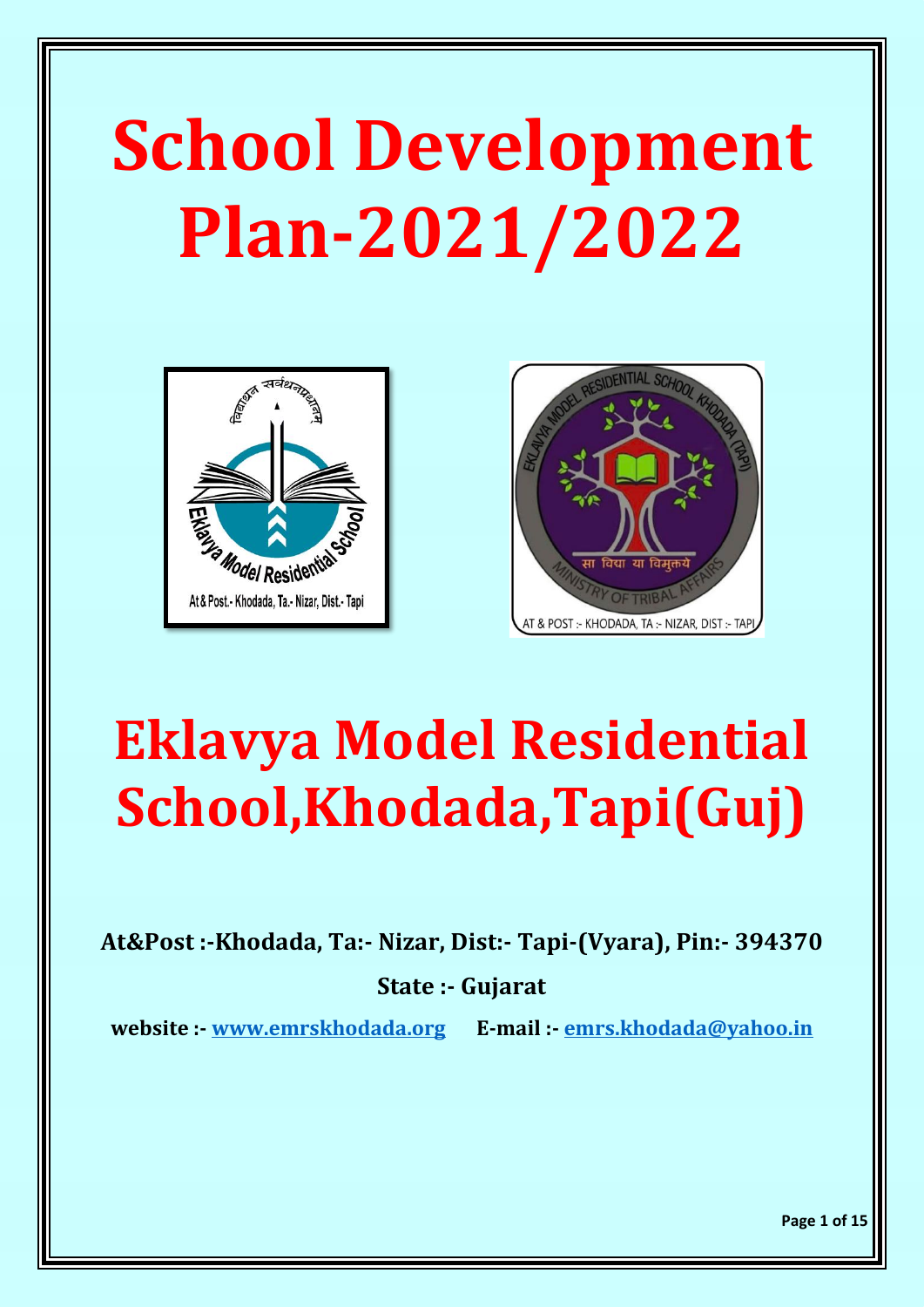#### **1.) School Vision:-**

➢ Attempt to enable Tribal students compete effectively by overcoming their locations and social disadvantages with aiming for the HOLISTIC DEVELOPMENT OF all STUDENTS

#### **2.) School mission:-**

- School will inculcate high valued local culture along with providing quality education to all tribal students.
- School will provide good infrastructural and learning facilities. Library and ICT technology to empower students qualitative.
- School will do many creative initiatives to make EMRS school khodada as a best residential tribal School for Tapi and entire state.
- School will provide best social, empowered and educational support to students after schooling for better citizen of this nation.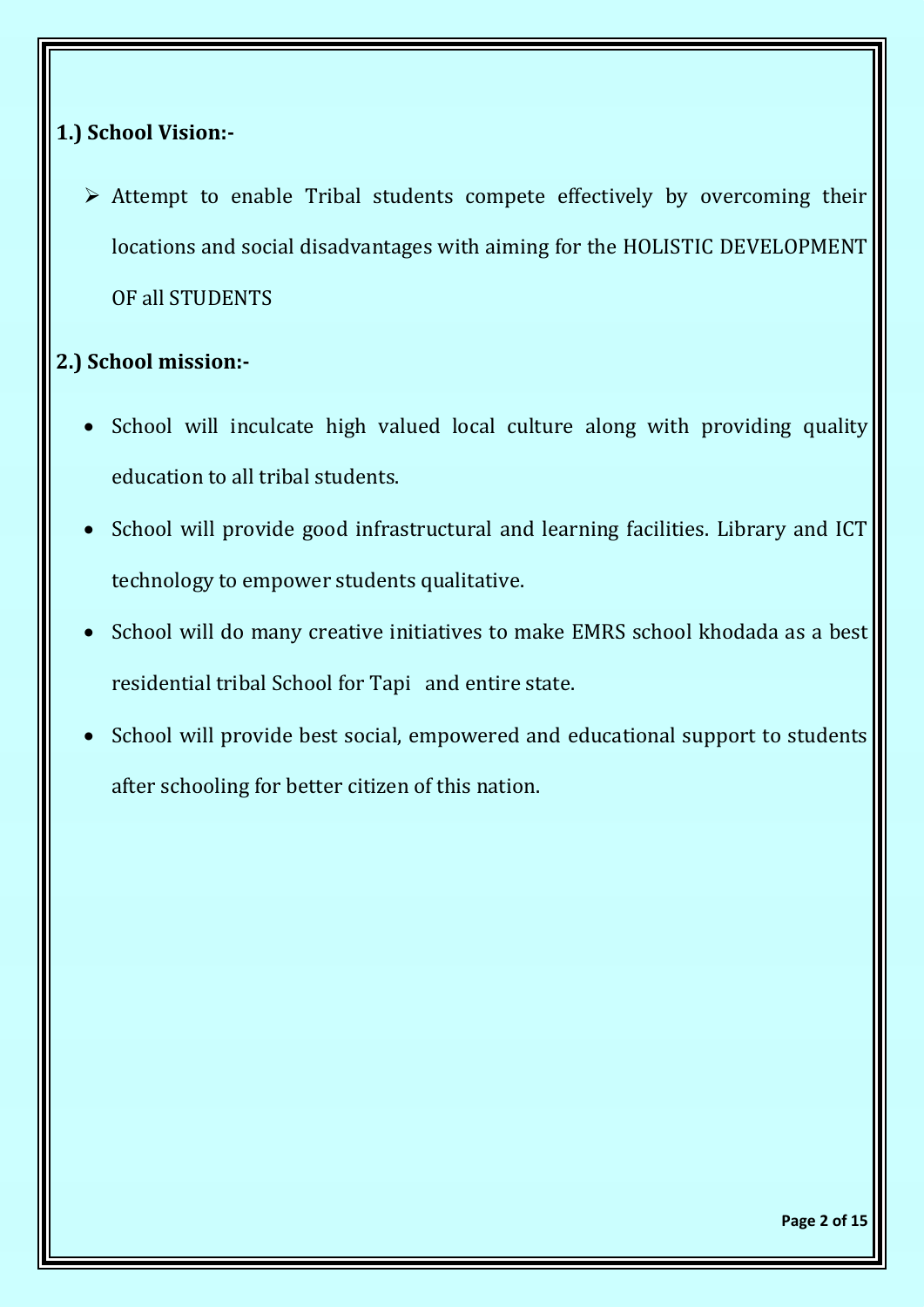#### **3.) School Profile:-**

**3.1) Name of the School: Eklavya Model Residential School, Khodada-(Tapi) Gujarat**

**3.2) School website: - [www.emrskhodada.org](http://www.emrskhodada.org/)**

**3.3) Name of the School Head: Pareshkumar L. Prajapati**

**3.4) Name of the Assistant Head: Anilbhai H.Patel and Rahulbhai R. patel**

**3.5) Name of the Secretary, Teacher Council:Ashokbhai E.Rana**

**3.6) Total number of Teaching Staff: (TGT+PGT) 21= TGT-12 and PGT -9**

**3.7) Number of teaching staff per subject: Yes** 

**3.8) Type of School:** 1-12 6-12:- Yes 8-12 or any other

**3.9) Medium of Instruction:** Gujarati (next year 6<sup>th</sup> to 8<sup>th</sup> will be in English medium with CBSE affiliation)

**3.10) Number of Classrooms: 11**

**3.11) Total enrolment in School: 478** 

**3.12) Streams in School:** Arts:- Yes Science:-Yes Commerce :-Yes

**3.13) Location of the School:** Rural Urban Semi-Urban

The EMRS school khodada (Tapi) is 110 KM from the district headquarter on the bank of Tapi river in Nizar Taluka near the Maharashtra border. The SCHOOL is spread over in 13 acre having all kind of facilities given from the Gujarat state tribal education society (GSTES-Gandhinagar) Tribal development dept and NESTS(National education society for the Tribal students(ministry of Tribal affair(GOI).. At presence the EMRS school khodada is managed by the Mumbai based shantilal shanghvi foundation Mumbai as PPP managed school since August 2009. The school has been acclaimed one of the ideal tribal residential students for the admission in  $6<sup>th</sup>$  to 11 the class. The school has been active 100 % board result since 2010 in SSC and SAME IN HSC in Humanities and science.

**Page 3 of 15**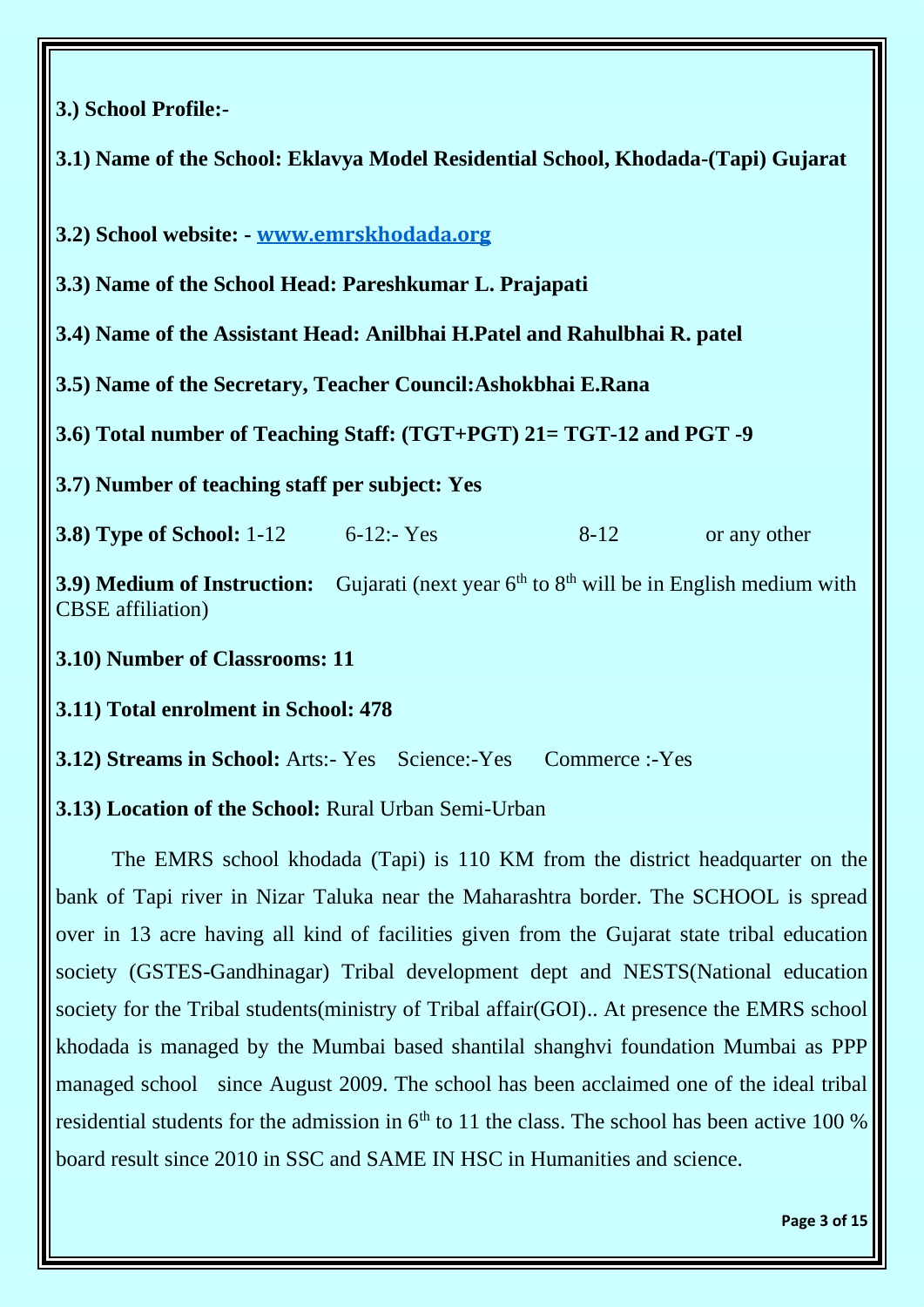#### **4.) School Context**

**4.1) Explain the community, to which the school serves, their socioeconomic condition, caste composition, their education background, occupation, leisure time facilities with the community)** 

At EMRS school khodada have a Gamit,Chaudhary, vasava, Bhil, Dhodiya, Patel and two PGT tribe kotvadiya and kathud , they belong mostly to illiterately and innocent communities and from the rural remotes forest areas .

 **4.2) Two things in your school that motivates students to come to school? How do you let students know what your school stands for?**

- School stands for qualitative education with all kind of facilities to help for the overall development of the students. EMRS school khodada is having 100% SSC board result since 2010 and same 100% result in HSC humanities' and science from the beginning of the its batch. Have 20 students selected for MBBS and Engineering course in last year alone. This is the front runner school for the  $6<sup>th</sup>$  class admission in Gujarat state working with the management by PPP MODEL SSF Mumbai since 2009.,
- School have good relationship and repo with local and Tribal communities that assure students as this school as a next home to them with maternal feeling and we are producing that the school has nil drop out ratio.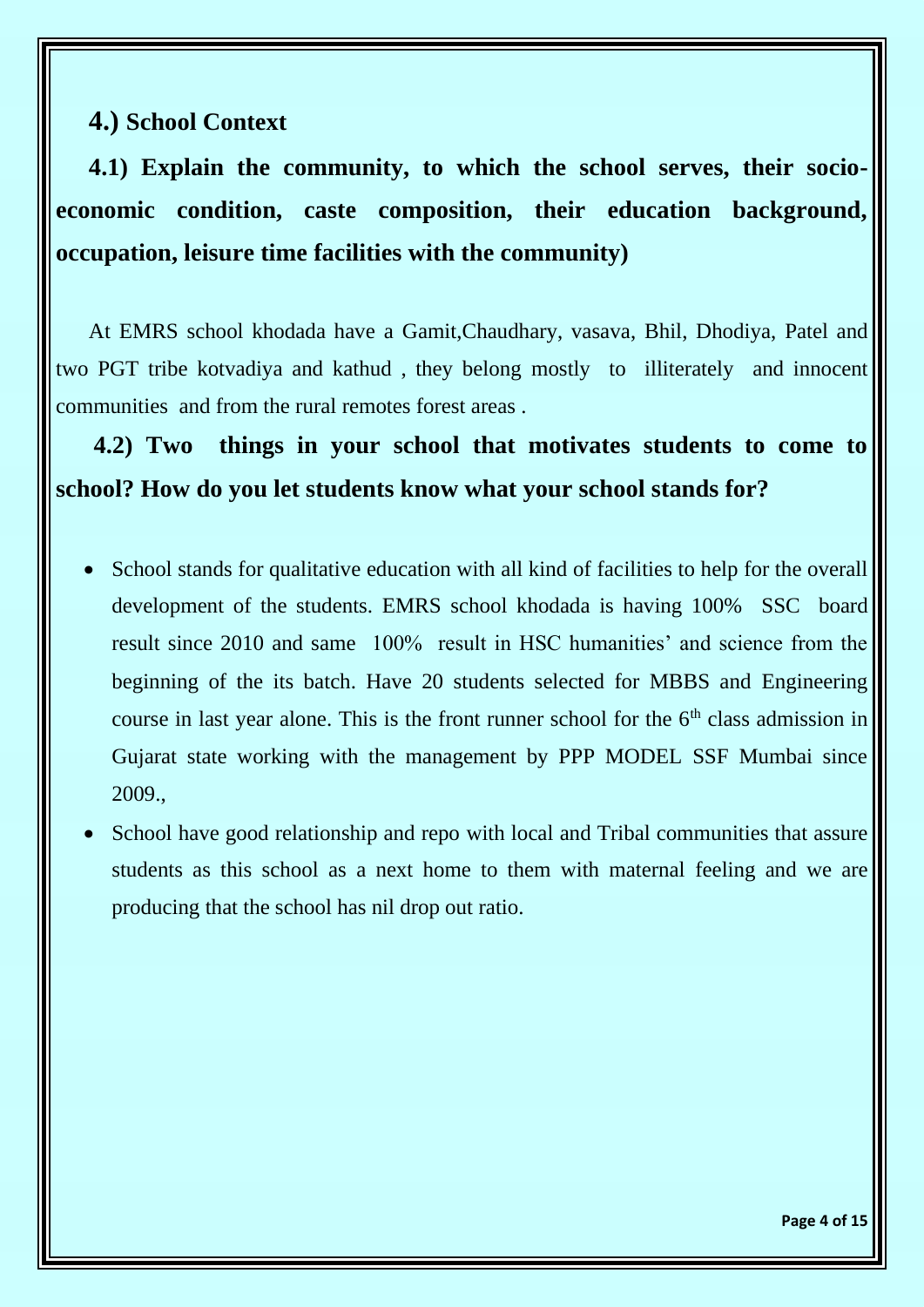## **4.3) describes your staff and how it functions to lead, administer and position the school. If your school has committees/SMC/VEC, describe how the school uses them for program and school improvement.**

### • EMRS khodada Tapi has a 45 teaching and non-teaching staff working supportively to achieve school over all administration smoothly, they do

- cooperate with one another by growing ways. • Various committees Headed by school teachers with involving some interested students. EMRS has 17 committees like science- maths to kitchen and kitchen garden. They do meet once or twice in month, Reviews and do needful as
- initiators • Having MOD(master on duty) to all staff once in month, works as a responsible,
- vigilant , good initiator & administrator with written documents .
- Every staff is sincere, punctual, sympathetic & expert in contents.

#### ➢ **School has S.M.C / PTA which support in following ways**

- Involve cum guide in routine school development
- Encourage for the good practice & development plan
- Supportive on behalf of any issues to school from parent , involve in celebration, food mela , Annual function events .
- School Is used to develop community harmony with their help.
- It also help for utilisation of school grant, find out the support for promoting Tribal culture, food & tradition in school with co-scholastic activities.
- School also keeps them bridge for harmony between parent & school.

#### **4.4) Give an incident describing the relationship of staff with students?**

- $\triangleright$  Incident describe the relationship with students
	- Very comparative as per board practical & annual exam , our teachers stay with students at board exam centre for all kind of caring there .
	- At a school campus school staff use to visit Dining hall, hostel at evening  $\&$ night for reading schedule and can guidance whatever and whenever require.
	- Sports/Music/ Co curricular activities -our staff do go with students, escorted  $\&$ give maximum supportive.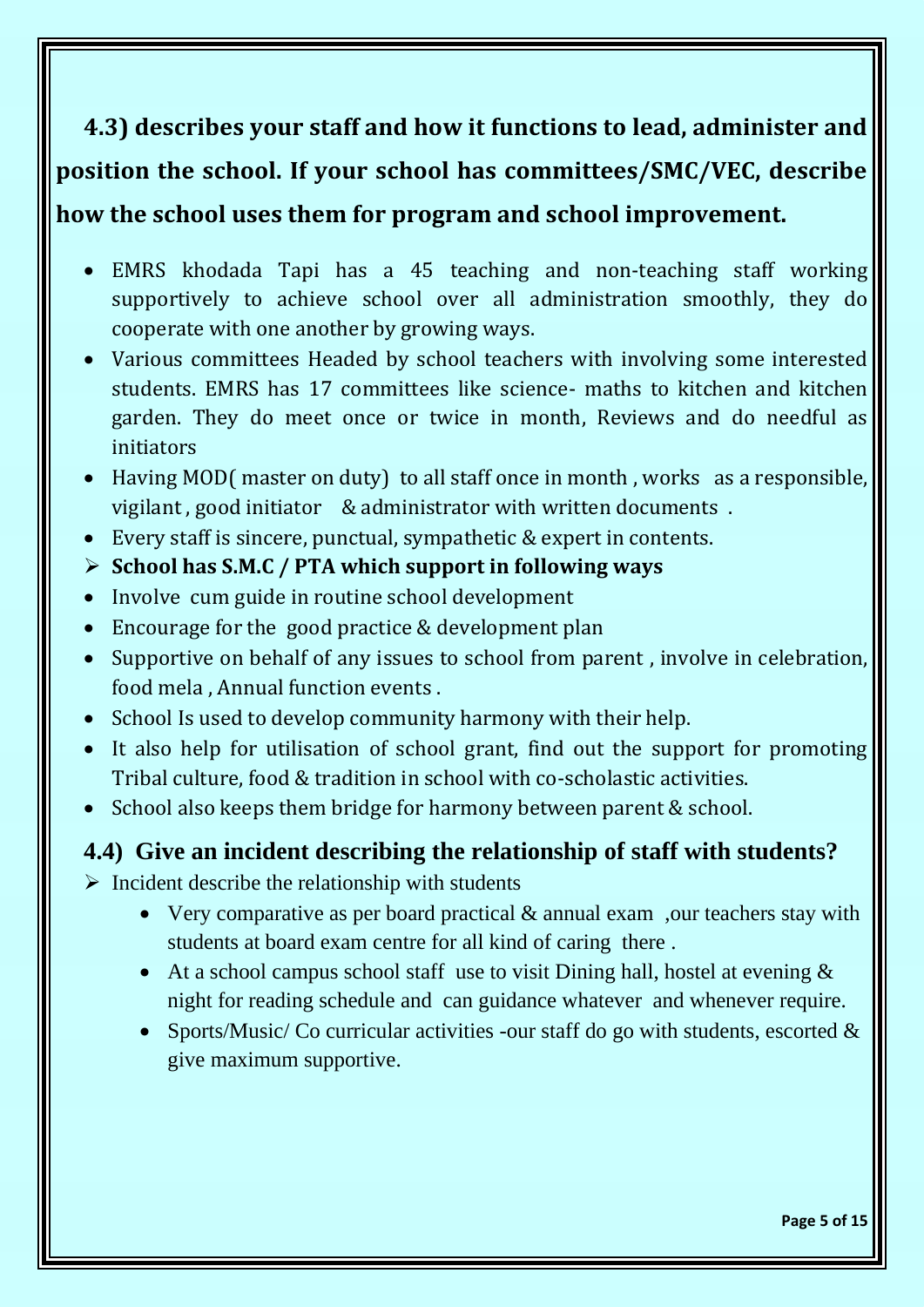**5.) SWOT ANALYSIS. Identify your school's strengths, weaknesses, opportunities and threats (SWOT). Based on the results of this SWOT analysis, provide the following:** 

#### **5.1) EMRS Khodada- Strength**

- Staffs are punctual, dedicated, discipline & students centric.
- School management is transparent, prompt, decision maker with students overall development centric.
- School has well managed management with well furnished all hostels, building with good parent community.
- Very safe & healthy environment.

#### **5.2)EMRS khodada- Weakness**

- Internet connection & computer literacy for all staffs.
- Student's health during covid 19 pandemic .
- English communication skill for students and staff.
- Life & vocational skill in sport, student's poor's in maths & English.

#### **5.3) EMRS Khodada – Opportunities**

- $24\times7$  opportunities for students, staff learning.
- Opportunities to overall development / holistic development.
- Could convert best one EMRS in Gujarat state.

#### **5.4) EMRS Khodada- Threats**

- All employees are contractual.
- Difficult for English medium suddenly for 6th/8th class.
- Lacking of smart personnel in routine work.
- ❖ **3 to 5 goals for strengths/weaknesses and how they will be addressed by your school.**

❖ **3 to 5 goals for opportunities/threats and how they will be addressed by your school.** 

**Page 6 of 15**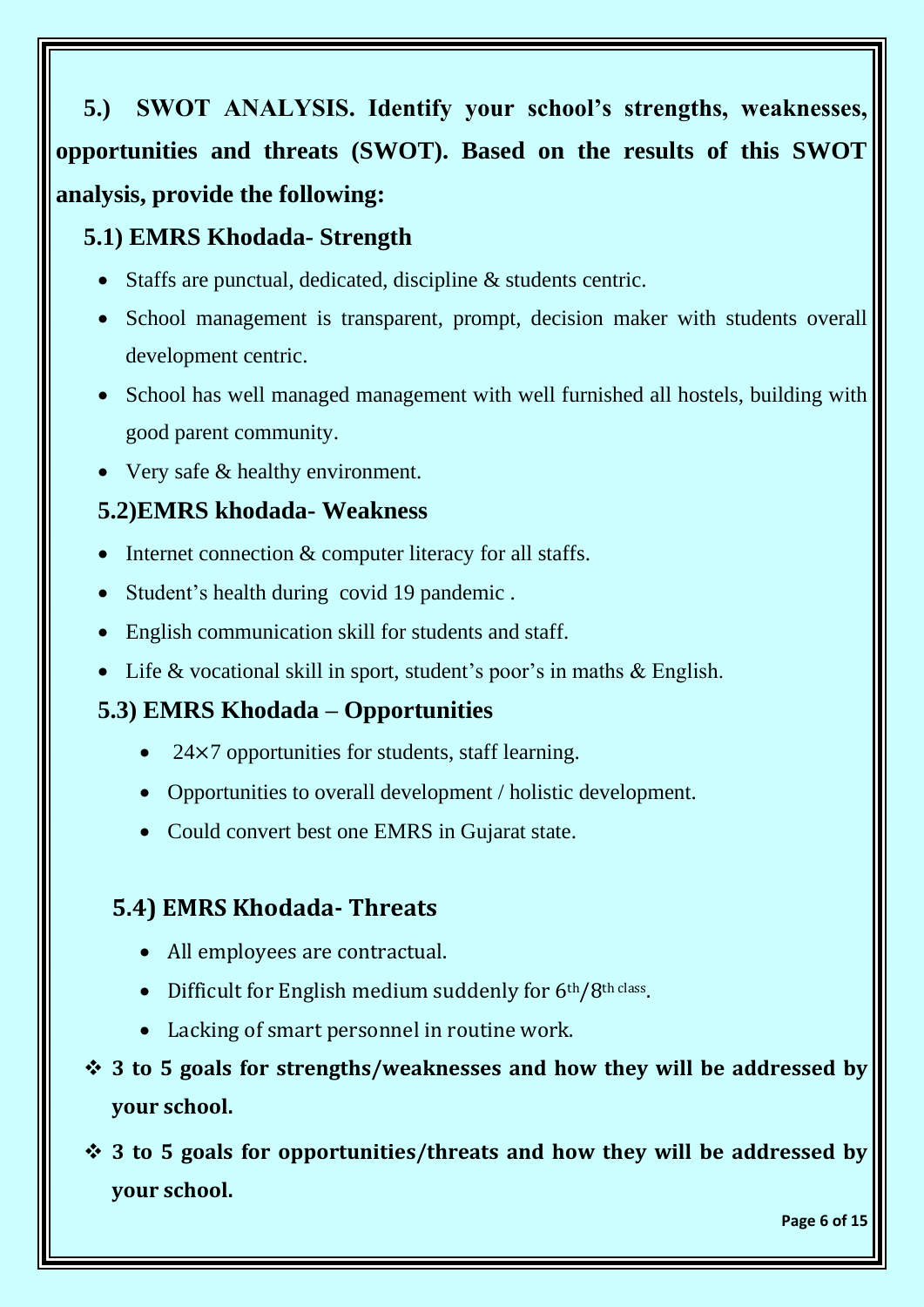The goals should have specific objectives, defined results, a timeline for completion and metrics (some type of evaluation or measurement) by which the institution can evaluate/measure their success.

#### ➢ **EMRS school khodada addresses these strength as (strength).**

- School will create punctual atmosphere for all learning skill with good imaged among not only in parents but also in all stake holders for academic outcome.
- School will be identified as a good managed residential school funded by govt with maximum output for the students success as per govt guideline.
- School is well recognised for all stakeholders as a clean and well furnished school for the overall development of students.
- ➢ **EMRS school khodada addresses these weakness as (Weakness)**
	- Not availability of Internet connection will not keep us for the online learning with updated students cum staffs effectively.
	- Daily sick students during covid pandemic create mentally upset and managerial issue for the routine school management for learning.
	- Less communicate skill in English speaking boost less confidence level among schools staff and students.
	- These skill also effect for the effective learning skill in main subject like mathes and English

#### ➢ **EMRS school khodada addresses these opportunities as (Opportunities)**

- 24×7 hours staying at school campus by staff and students will help them to leanrn better with staff and school support, hugely possibility for students and staffs holistic development .
- Would also identify school strength that help to make school excel with all stake holder supports..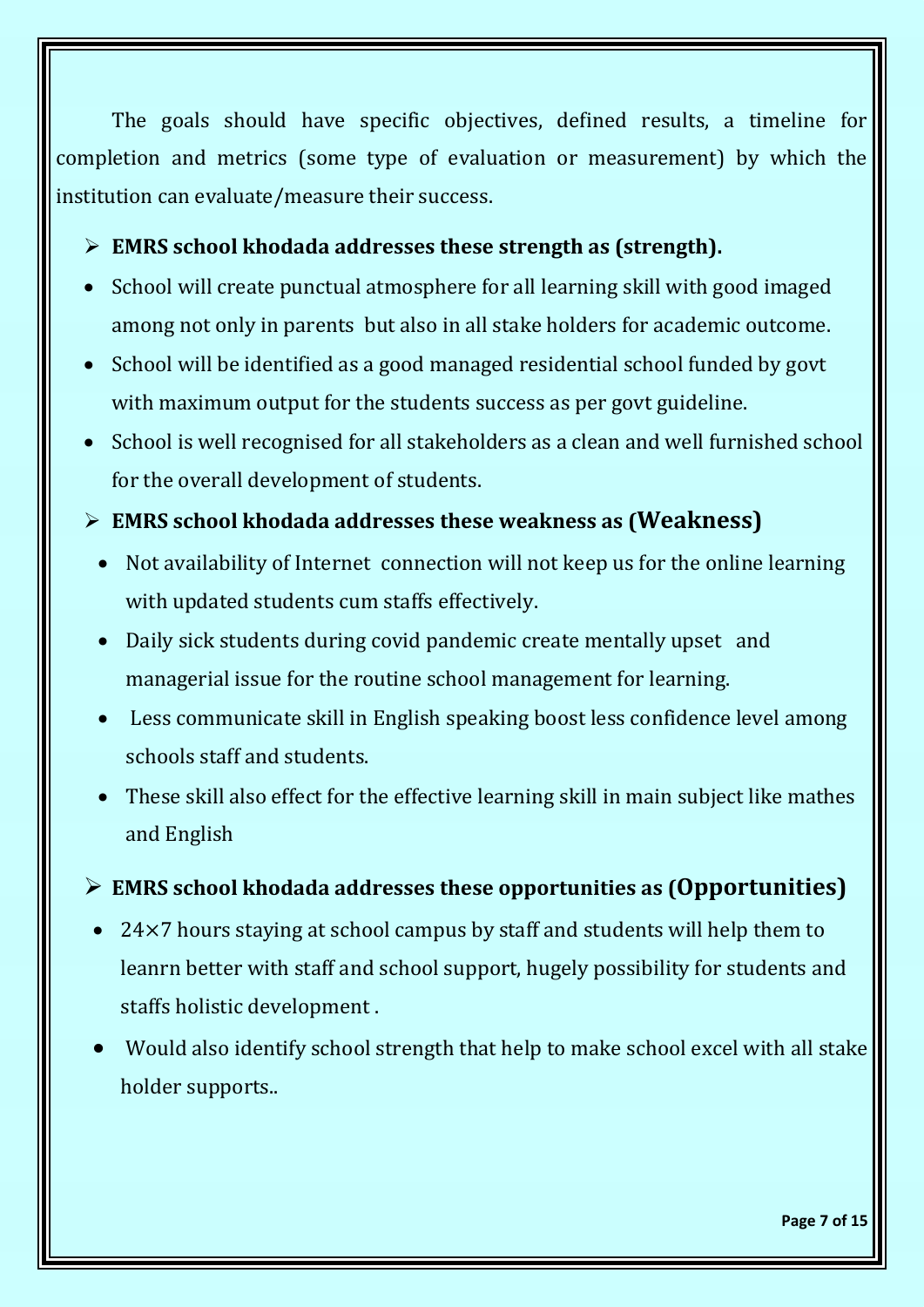#### ➢ **EMRS Khodada- addresses these Threats as (Threats)**

- Create sense of insecurity among staff for dedicated work for the students, would effect on learning atmosphere in school.
- Would create mental challenge for  $6<sup>th</sup>$  to  $8<sup>th</sup>$  students with staffs as they have been learnt in Gujarati medium. Would need to boost all these in positive to achieve this work sincerely.
- Lacking the smart personnel in routine work would create hindrance for the smooth administration of the school.

**Page 8 of 15**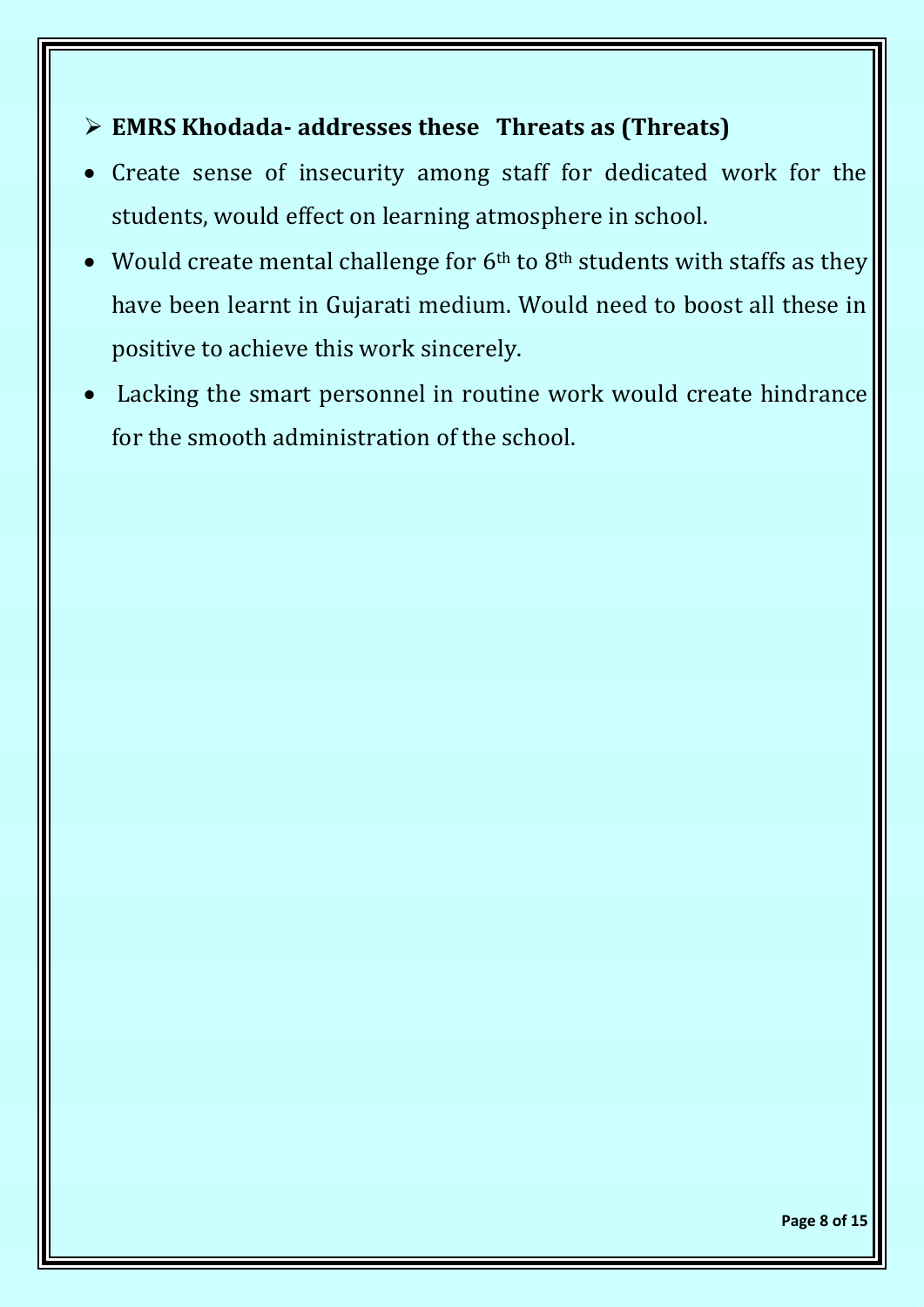- **6.) Major Concerns for School/Areas for improvement :-**
	- **1. English medium for 6th to 8th class as per CBSE affiliation in all these three classes from 2022-23**
	- **2. Physical and mental health for the Overall-Holistic development of the school**
	- **3. Make school free from covid 19 in pandemic time**.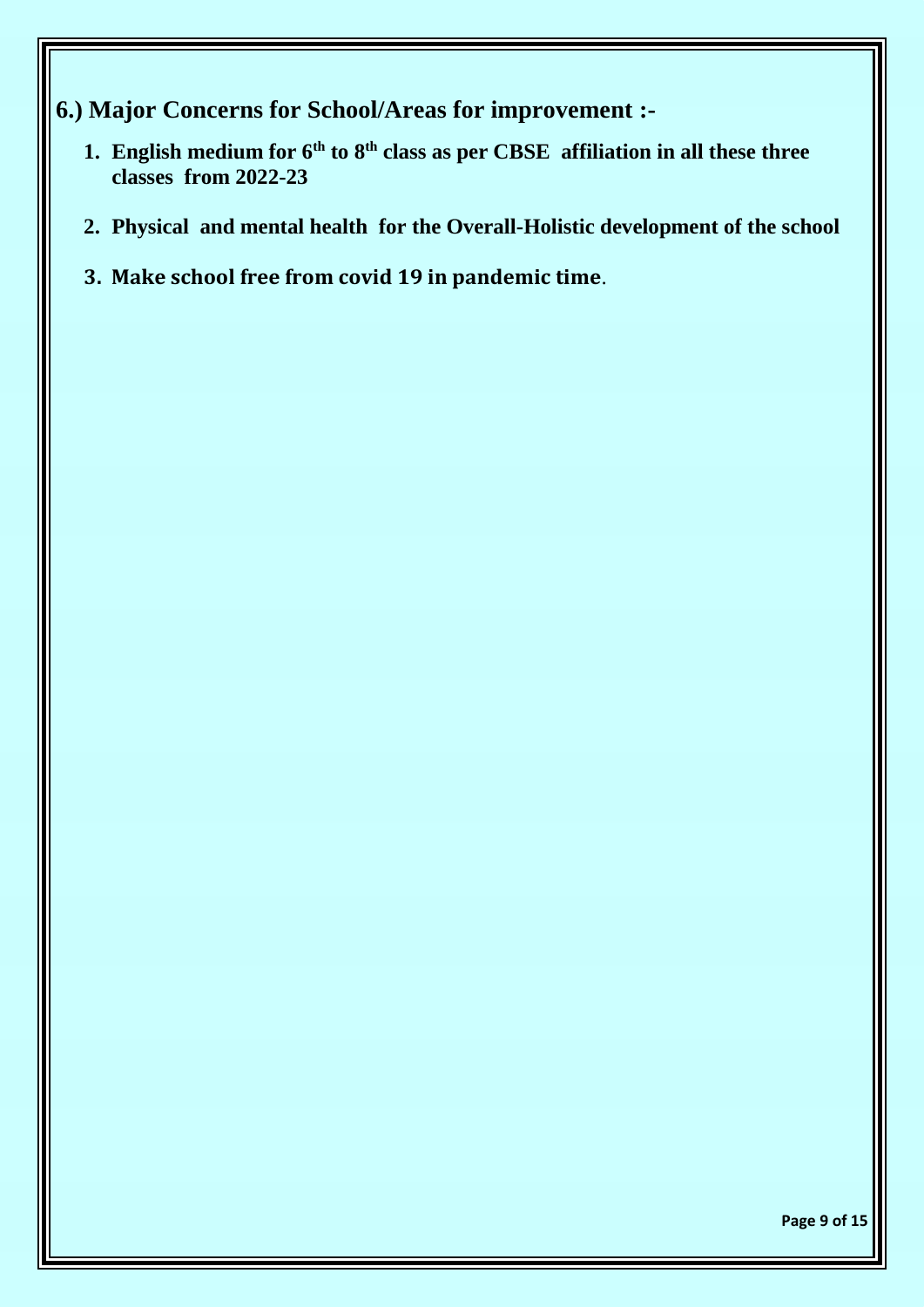#### **1. Major Concern :- English medium for 6th to 8th class as per cbse affiliation in all these three classes from 2022-23**

| <b>Targets</b>                                                                                       | <b>Strategies</b>                                                                                                                                                                            | <b>Success</b><br><b>Criteria</b>                                                                                                                                                                                                  | <b>Methods of</b><br><b>Evaluation</b>                                                                                                                                                    | <b>Time</b><br><b>Scale</b>                         | <b>People in</b><br>charge                                                                                                                                  | <b>Resources</b><br><b>Required</b>                                                       |
|------------------------------------------------------------------------------------------------------|----------------------------------------------------------------------------------------------------------------------------------------------------------------------------------------------|------------------------------------------------------------------------------------------------------------------------------------------------------------------------------------------------------------------------------------|-------------------------------------------------------------------------------------------------------------------------------------------------------------------------------------------|-----------------------------------------------------|-------------------------------------------------------------------------------------------------------------------------------------------------------------|-------------------------------------------------------------------------------------------|
| Convert<br>medium<br>Gujarati to<br>English for<br>the 6 <sup>th</sup> to 8 <sup>th</sup><br>classes | Developing<br>base of English<br>medium,<br>proper trained<br>teacher,<br>provide<br>textbooks with<br>workbooks in<br>time line, give<br>maximum<br>guidance in<br>vacation<br>period also. | Hope for the<br>positive follow<br>up with<br>involve all<br>concerned will<br>bring<br>systematic<br>good<br>outcomes. we<br>will change<br>our strategies<br>as per<br>students<br>performance<br>during<br>guidance<br>session. | Self assessment<br>of students<br>Daily small<br>exercise.<br>Weekly small<br>test for the<br>speaking and<br>writing.<br><b>Small English</b><br>movies for the<br>basic spoken<br>skill | 6 <sup>th</sup> month<br>from the 1th<br>march 2022 | All English<br>teachers.<br>School<br>principal,<br>School<br>librarian'<br>All rectors and<br>parents with<br>Govt and<br>school<br>management<br>support. | English<br>materials.<br>Textbooks and<br>workbooks.<br>Dictionary.<br>Smart board.       |
|                                                                                                      | Support the<br>professional<br>learning<br>community<br>with extra<br>coaching for<br>spoken class<br>,use maximum<br>of Smart and<br><b>ICT</b> In built<br>materials with<br>practise      |                                                                                                                                                                                                                                    |                                                                                                                                                                                           | 6 <sup>th</sup> month<br>from the 1th<br>march 2022 | All English<br>teachers.<br>School<br>principal,<br>School<br>librarian'<br>All rectors and<br>parents with<br>Govt and<br>school<br>management<br>support. | English<br>materials.<br><b>Textbooks and</b><br>workbooks.<br>Dictionary.<br>Smart board |
|                                                                                                      | Parents and<br>learners<br>should be<br>continuously<br>motivated cum<br>parental<br>support for the<br>enhancing skill<br>with mental<br>happiness with<br>positive<br>assessment.          |                                                                                                                                                                                                                                    |                                                                                                                                                                                           | 6 <sup>th</sup> month<br>from the 1th<br>march 2022 | All English<br>teachers.<br>School<br>principal,<br>School<br>librarian'<br>All rectors and<br>parents with<br>Govt and<br>school<br>management<br>support. | English<br>materials.<br><b>Textbooks</b> and<br>workbooks.<br>Dictionary.<br>Smart board |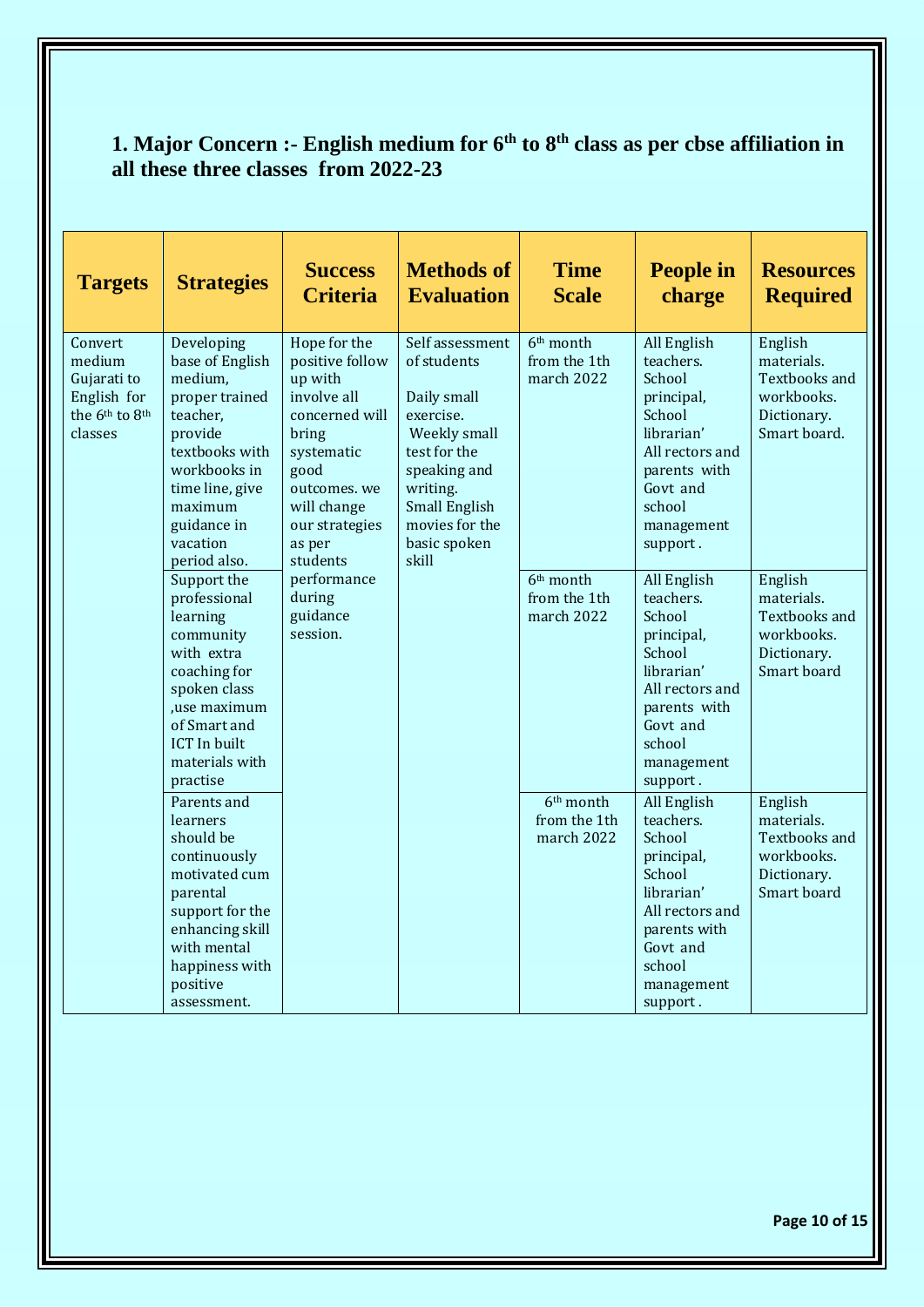#### **2. Major Concern :- physical and mental health for the Overall-holistic development of the school**

| <b>Targets</b>                                               | <b>Strategies</b>                                                                                                                                                                                  | <b>Success</b><br><b>Criteria</b>                                                                                                                                                    | <b>Methods</b><br><b>of</b><br><b>Evaluation</b>                                                                                                                               | <b>Time</b><br><b>Scale</b>                                                                 | <b>People in</b><br>charge                                                                                                                                                       | <b>Resources</b><br><b>Required</b>                                                                                                                             |
|--------------------------------------------------------------|----------------------------------------------------------------------------------------------------------------------------------------------------------------------------------------------------|--------------------------------------------------------------------------------------------------------------------------------------------------------------------------------------|--------------------------------------------------------------------------------------------------------------------------------------------------------------------------------|---------------------------------------------------------------------------------------------|----------------------------------------------------------------------------------------------------------------------------------------------------------------------------------|-----------------------------------------------------------------------------------------------------------------------------------------------------------------|
| 1) Mental<br>health<br>development<br>of schools             | To schedule<br>well managed<br>plan to<br>organise<br>events for the<br>mental health<br>and happiness<br>atmosphere in<br>school campus                                                           | 1) will create<br>stress and<br>Happy<br>atmosphere in<br>campus will<br>indirectly<br>boost learning<br>positive<br>atmosphere<br>in campus                                         | 1) arranging<br>various camps,<br>seminar for<br>this . making<br>food balanced<br>diet with<br>students food<br>committees<br>involvement                                     | Require 6<br>month to<br>make it<br>routine to<br>achieve<br>expected<br>result.            | Kitchen and<br>health<br>committees.smc<br>members,<br>school principal<br>and school<br>selected<br>students with<br>good kitchen<br>and health team<br>doctors and<br>wardens. | Well planed<br>schedule with<br>all stake<br>holders<br>involvement<br>with kitchen<br>items                                                                    |
| 2) physical<br>development<br>of the schools                 | To schedule<br>well managed<br>plan to<br>organise sport<br>events, sport<br>practise,<br>competitions<br>with<br>scheduled for<br>physicals<br>health with<br>height and<br>weight<br>measurement | 2) will create<br>good sport<br>practise, sport<br>ground with<br>allotment of<br>sport time in<br>school hours<br>for sport will<br>indirectly<br>boost sport<br>skill in<br>campus | 2) arranging<br>various sport<br>camps,<br>matches, inter<br>house<br>competition,<br>procurement of<br>sport devises<br>with diet for<br>students with<br>sport coaches       | Require 3 to 4<br>month to<br>make it<br>routine to<br>achieve<br>expected<br>result        | Sport coaches,<br>committees.smc<br>members,<br>school principal<br>and school<br>selected sport<br>students with<br>good mental<br>and physique<br>with wardens<br>support      | Well planed<br>schedule with<br>all stake<br>holders<br>involvement<br>with sport<br>ground, sport<br>items, time<br>allotment                                  |
| 3) Academic<br>and holistic<br>development<br>of the schools | To schedule<br>well managed<br>plan to<br>organise all<br>academic and<br>holistic and<br>good practise,<br>for achieving<br>overall<br>learning<br>outcome of<br>the studnes                      | 3) will create<br>good<br>academic<br>plan, teachers<br>training,<br>books, time<br>table, exam<br>and extra<br>curriculum<br>activities for<br>students<br>holistic<br>development  | 3) schedule for<br>good plan for<br>the overall<br>development of<br>the school with<br>the help of<br>parent s, staff<br>and students<br>month wise<br>with all<br>assessment | Require 6<br>to10 month to<br>make it<br>routine to<br>achieve as per<br>expected<br>result | All schools<br>staffs, school<br>management,<br>smc members<br>and good<br>stakeholders.                                                                                         | Well planed<br>schedule with<br>all stake<br>holders<br>involvement,<br>good class<br>rooms,<br>teachers<br>training and<br>students and<br>parents<br>support. |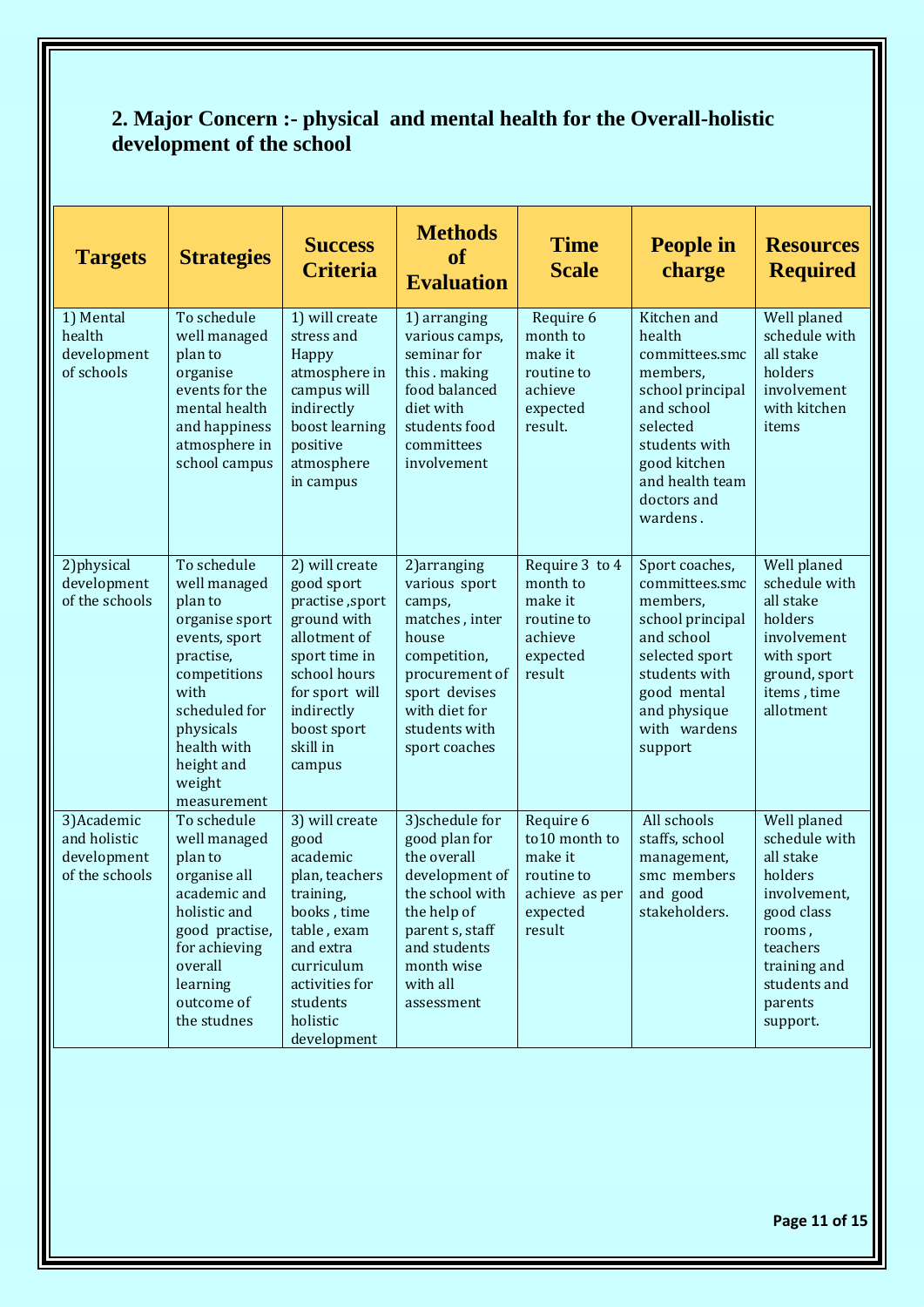#### **3. Major Concern:- make school free from covid 19 in pandemic time**

| <b>Targets</b>                                                                                       | <b>Strategies</b>                                                                                                                                                                                                                                                                                                                                                                                                                                                                                       | <b>Success</b><br><b>Criteria</b>                                                                      | <b>Methods of</b><br><b>Evaluation</b>                                                                                                                                                                                                                                                                     | <b>Time</b><br><b>Scale</b>                                                                               | <b>People in</b><br>charge                                                                                                                                    | <b>Resources</b><br><b>Required</b>                                                                                                                                                                                                                             |
|------------------------------------------------------------------------------------------------------|---------------------------------------------------------------------------------------------------------------------------------------------------------------------------------------------------------------------------------------------------------------------------------------------------------------------------------------------------------------------------------------------------------------------------------------------------------------------------------------------------------|--------------------------------------------------------------------------------------------------------|------------------------------------------------------------------------------------------------------------------------------------------------------------------------------------------------------------------------------------------------------------------------------------------------------------|-----------------------------------------------------------------------------------------------------------|---------------------------------------------------------------------------------------------------------------------------------------------------------------|-----------------------------------------------------------------------------------------------------------------------------------------------------------------------------------------------------------------------------------------------------------------|
| To keep<br>school free<br>from covid<br>19 during<br>pandemic.<br>with less<br>suffer in<br>learning | To make<br>students<br>offline<br>learning in<br>school with<br>personal<br>safety and<br>hygiene.<br>To keep school<br>regular<br>sanitised from<br>main gate to<br>all buildings<br>by allotted<br>staffs under<br>the covid<br>committee<br>observation<br>To provide<br>TERMAL gun,<br>ox meter,<br>masks to all<br>with sanitised<br>cum social<br>distance<br>maintain in<br>the school<br>campus<br>To maintain<br>Temperature<br>recorded by<br>school with<br>isolated ward<br>in each hostels | To make them<br>involve with<br>the SOPs<br>practises to be<br>followed for<br>the covid<br>protection | 1) maintain<br>recorded by<br>covid<br>committees<br>2) SOPS to be<br>practises with<br>regular<br>distribution<br>masks and<br>sanitizer to the<br>students and<br>staffs.<br>3) Observing<br>social distance<br>in campus with<br>carefully<br>treatment of<br>sick students<br>with vigilant<br>vision, | 1 month if<br>we wish to<br>take it all to<br>follow up<br>properly<br>with the<br>regular<br>monitoring. | All teachers.<br>Covid<br>committees.<br>All non<br>teaching<br>staffs.<br>All students<br>and parents<br>and school<br>principal and<br>all good<br>wishers. | Isolated room<br>in each hostel.<br>Airy class<br>room,<br>Good diet food.<br>Coordination<br>with health and<br>food committee<br>with all staffs<br>with positive<br>supports .and<br><b>Local PHC</b><br>doctors and<br>staff nurses<br>whenever<br>required |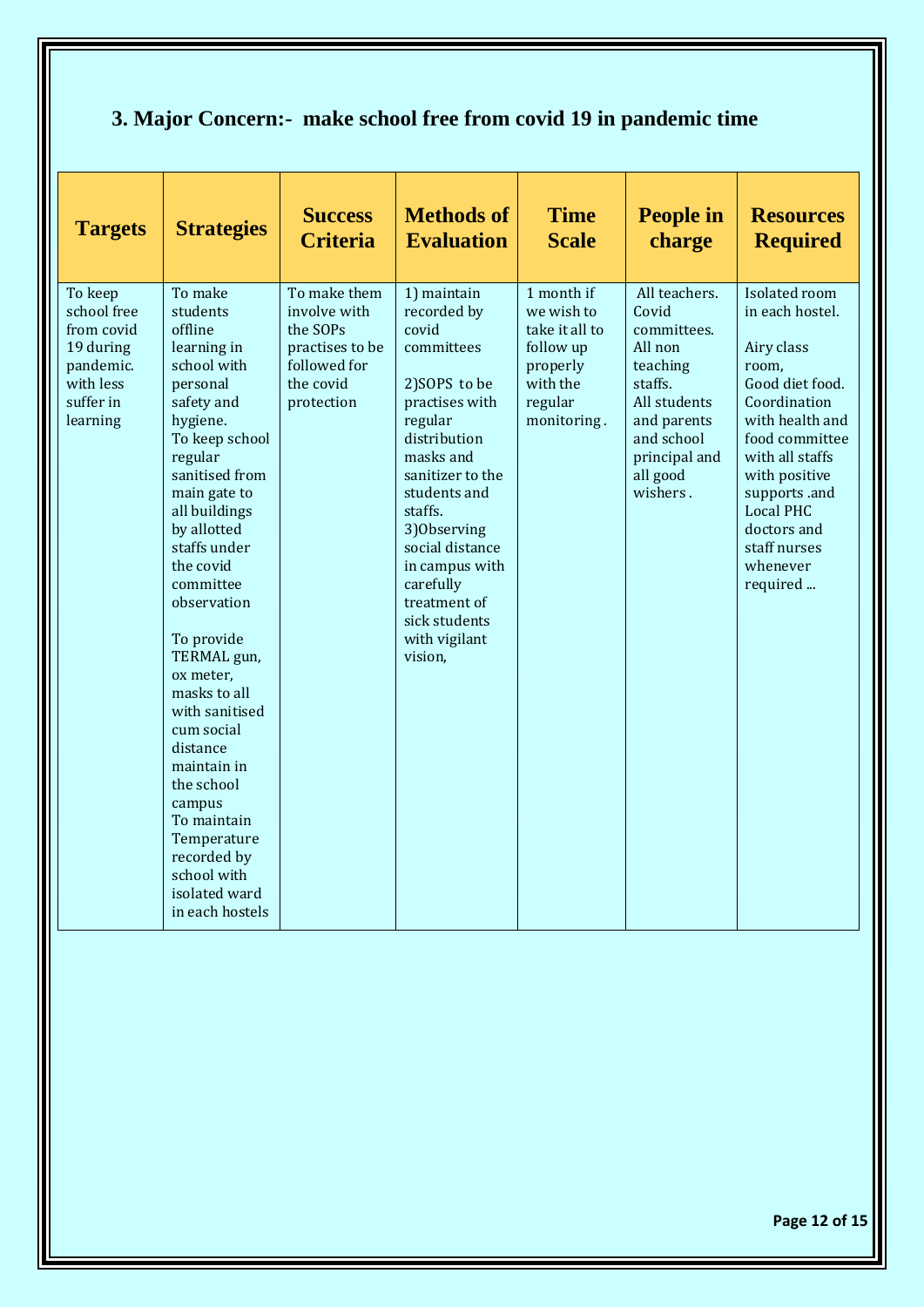**3 to 5 years perspective plan (Describe your school 5 years from now. What will it look like and how it will be positioned in the community)**

#### ➢ **EMRS school khodada-Tapi has a prepared plan for the year (2021-22 TO 25-26)which contain infrastructural to academic development of school.**

#### **(A) INFRASTRUCTRAL DEVELOPMENT**

1) Construction of new multipurpose Hall cum Auditorium for the students.

2) Developing school campus with maximum utilisation of available land in campus.

3) install all eco friendly mechanism to save energy including set up Roof top solar panel in all existing buildings, enerybin concept for decompose kitchen waste, rain water harvesting system with water reuse mechanism including DRIP IRRIGATION set up in entire campus

4) Quality assurance cell to be set up for the proper evaluation of students, staffs with school progress.

5) Set up Tribal culture museum, Spic macay cultural lab with Wellness centre in school campus.

#### **(B) Academic cum recognition level of school work**

1) School will nominate for the BEST TEACHER AWARD offered by Education dept-GOI.

2) School will nominate for the NATIONAL WATER AWARD and SWATCHATA SCHOOL PURASKRA AWARD.

3)Emphasis for the internet connectively in campus with the computerised Library with subscription E journal and Application based mechanism for the reading with developing Reading culture in campus.

4) Emphasis online software-module for the monitoring the overall administration of school with effective mechanism and strengthen coordination in campus.

**Page 13 of 15**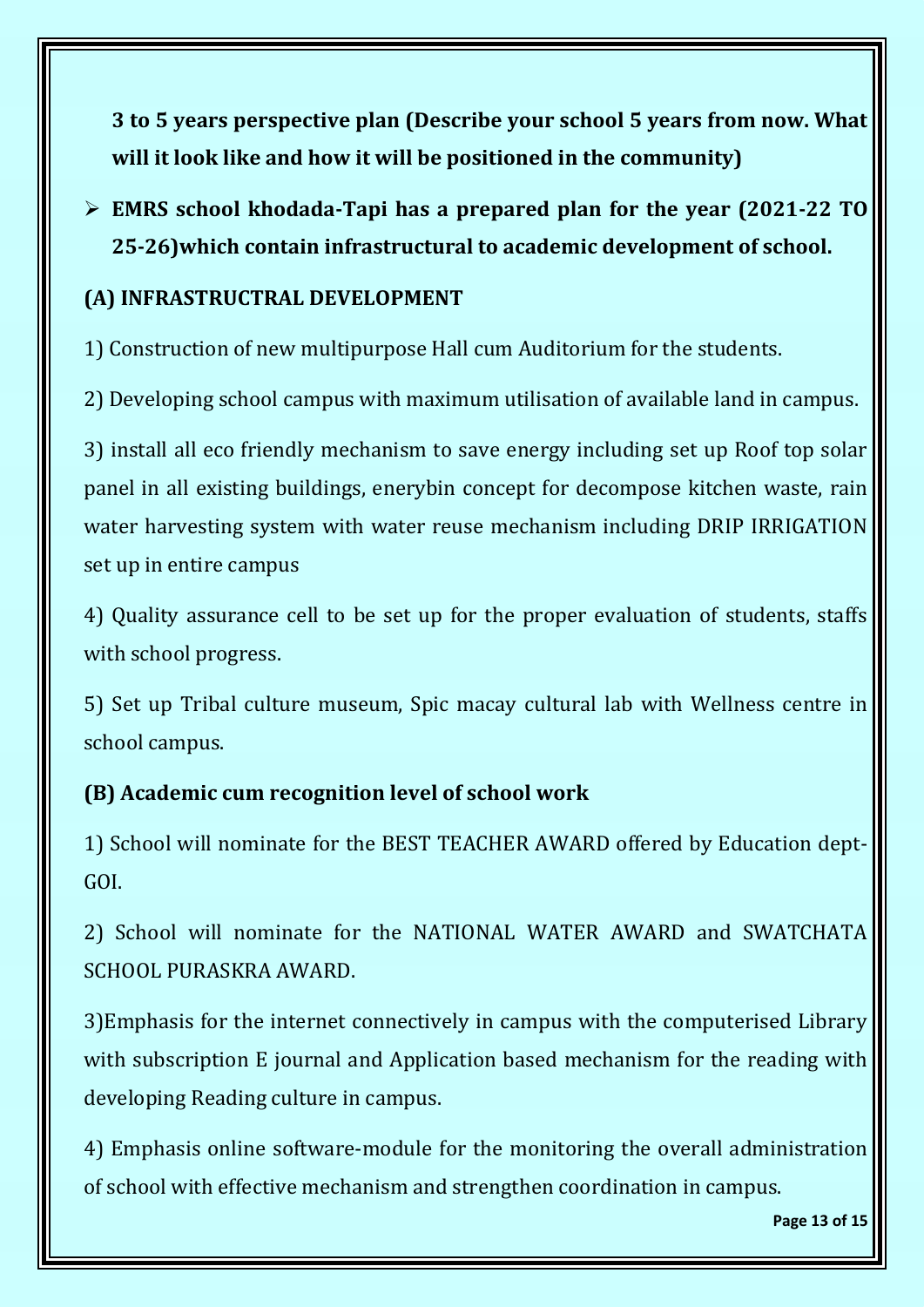5) School will prepare new school website as per CBSE norms with annual school magazine publication with the help of students.

6) Introduce best students and teachers award in campus, motivate students to participate in State level, national level scholarship, cultural, science , sport ,Olympiad and others competitions,

#### **(C) Overall students and staff development**

1) Organise Health Related checking camps and workshop as per prepared scheduled in campus.

2) Organise regular LMC-SMC with parents, solution issues given from parent with the guidance from the school management and Govt authority.

3) Organise self Defence class for girls, Disaster management mock drill, school safety and Nutritious awareness program with the concerned authority.

4) Well organise plan for the POSHAN MAAH CELEBRATION, JANJATIY GAURAV WEEK, as per schedule with positive zeal with involvement of local communities with their tribe culture, foods, dances and folklore,

5) Engagement of local villagers in many creative activities,

6) Enhance life skill, English speaking skill, vocational skill, career guidance ,entrepreneurship skill related courses among students and staffs by new productive ways, will provide schedule training , workshop, seminar to all.

7) Super 30 Concept to be developed for  $11<sup>th</sup>$  to  $12<sup>th</sup>$  class students to motivate theirs for competitive exam

8) conduct Gender, Green and energy audit in school campus with involvement of school staffs, parents and students with the guidance of School management and Tribal authority.,

**Page 14 of 15**